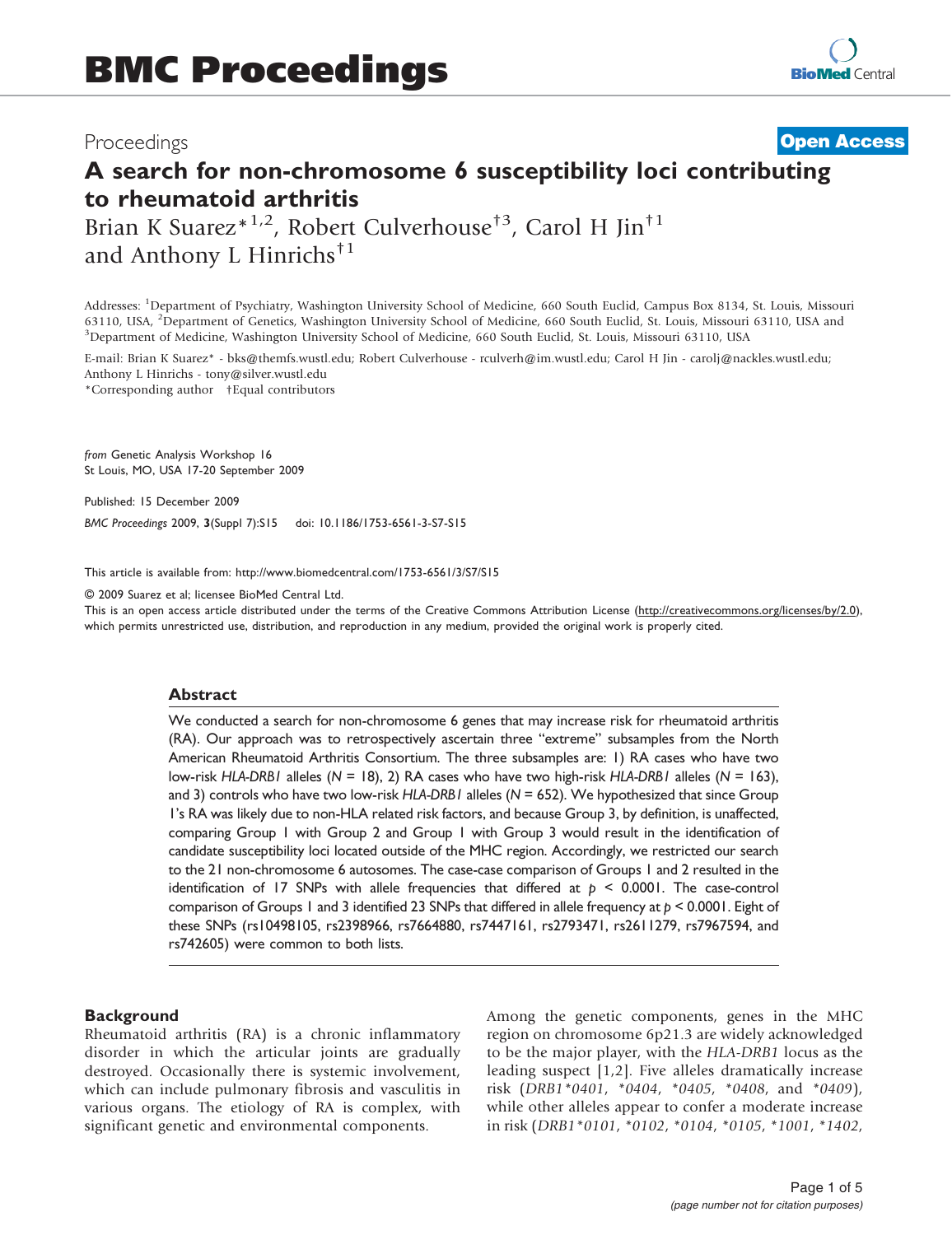|                  |           | SS        |           |            | <b>SN</b>  |          |             |
|------------------|-----------|-----------|-----------|------------|------------|----------|-------------|
|                  | <b>HH</b> | <b>HM</b> | <b>MM</b> | HL         | <b>ML</b>  | LL       | Total       |
| Case<br>Controls | 163<br>22 | 156<br>34 | 15<br>21  | 322<br>249 | 125<br>215 | 8<br>652 | 799<br>1193 |

Table 1: Sample size for various subdivisions of the NARAC data

<sup>a</sup>Moderate and high risk DRBI alleles are denoted by "S" and low risk alleles by "N".

and \*1406). In what follows we denote the high-risk alleles as H, the moderate risk alleles as M and the lowrisk alleles as L. Most of the high-risk alleles possess a shared epitope (SE) of five amino acids at positions 70- 74 in the third hypervariable region of the  $DR\beta1$ chain [[3](#page-4-0)]. Genotypes consisting of alleles \*0401/DRX (where DRX denotes a non-SE allele) and \*0404/DRX are estimated to increase the relative risk of RA by 4.7-fold and 5.0-fold, respectively, while the \*0401/\*0401 genotype carries a relative risk of 18.8 and the compound heterozygote \*0401/\*0404 has a relative risk of 31.0 [[4](#page-4-0),[5](#page-4-0)]. We included in the high-risk group individuals whose genotype was reported as 4/4 or 4/\*0401.

Not all persons with RA possess one or two high-risk SE alleles, however. It is estimated that in persons of European ancestry, approximately 30% do not carry an SE-encoding allele [[2](#page-4-0)]. In the data made available to the Genetic Analysis Workshop 16 participants, the percentage of cases carrying two low risk DRB1 alleles is much smaller than 30%. We hypothesize that RA cases with two non-SE encoding DRB1 alleles constitute a subgroup of patients that are enriched for other susceptibility alleles located elsewhere in the genome. Accordingly, we undertook a genome-wide association (GWA) analysis that compares single-nucleotide polymorphism (SNP) allele frequencies in two groups of cases-those whose DRB1 genotype contains two high-risk alleles (HH) and those whose DRB1 genotype contains two low-risk alleles (LL)-and one group of controls whose DRB1 genotype also consists of two LL alleles.

#### Methods

Table 1 reports the distribution of HLA-DRB1 genotypes in cases and controls from the North American Rheumatoid Arthritis Consortium (NARAC). There were an additional 69 cases and a single control for whom DRB1 genotypes were not available. Table 1 underscores the substantial difference between cases and controls at DRB1 ( $\chi^2$  = 772.2,  $p = 1.2 \times 10^{-164}$ ). The table also shows that in the NARAC sample there are very few cases with the low-risk LL genotype (2.25%). Because of the very small LL case sample, we chose to use Fisher's exact test for all comparisons, realizing the statistic is severely conservative when interpreted with reference to conventional alpha levels [\[6](#page-4-0)]. Also, because of the small size of the LL case sample, and because some SNPs will have dropped genotypes, we required that at least 15 of the 18 LL cases be genotyped. Because we categorized the high- and lowrisk subgroups according to their HLA-DRB1 genotypes, we restrict our attention to the 21 non-chromosome 6 autosomes.

There is some evidence for population substructure in this sample-perhaps occasioned by the fact that patients were drawn from rheumatology clinics across North America, while all of the controls were selected from participants who were part of the New York Cancer Project [[7\]](#page-4-0). We searched for systematic differences in the clinical variables that might distinguish the two case subsamples we compared in this study. We also undertook an analysis of substructure for the two case samples based on SNPs. We selected every 50<sup>th</sup> SNP from all of the autosomes, except chromosome 6, for a sample of 9,920 SNPs, and performed an EIGENSTRAT analysis [\[8](#page-4-0)].

### **Results**

Table 2 reports the comparison of the few clinical variables that were included with the case dataset. With respect to sex ratio, only one of the 18 (5.6%) LL cases is male, whereas 53 of the 163 HH cases (32.5%) are male  $(p = 0.01)$ . Despite the unequal variances, no differences were seen in the mean values for the two continuous clinical variables anti-cyclic citrullinated peptide (anti-CCP) and rheumatoid factor IgM titers. Unfortunately, no data were made available for an important behavioral/environmental variable, namely smoking.

[Table 3](#page-2-0) reports the results for the two GWA analyses. The comparison of the LL and HH cases resulted in the identification of 17 SNPs with allele frequencies that

| Table 2: Distribution of three clinical variables in high- and low- |  |  |  |  |
|---------------------------------------------------------------------|--|--|--|--|
| risk cases                                                          |  |  |  |  |

|                                     | Mean $(\pm SD)$        |                                        |              |
|-------------------------------------|------------------------|----------------------------------------|--------------|
|                                     |                        | High-risk cases Low-risk cases p-Value |              |
| Sex ratio (Male:female)<br>Anti-CCP | 32.5%<br>195.4 (246.8) | 5.6%<br>210.1(162.4)                   | 0.01<br>0.74 |
| Rheumatoid factor                   | 284.8 (438.1)          | 546.0 (927.1)                          | 0.25         |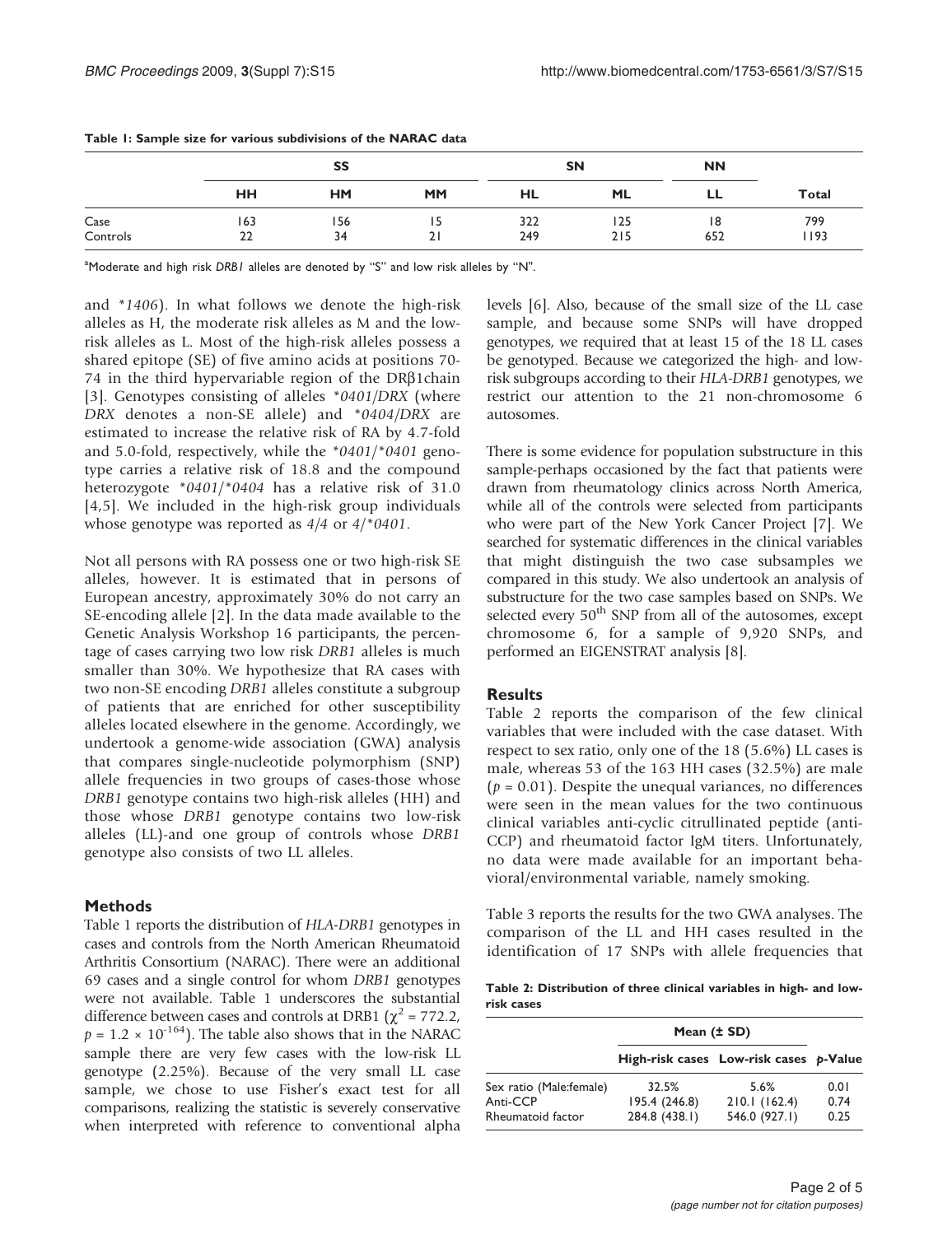| <b>SNP</b>              | LL cases | <b>HH</b> cases                  | <b>LL</b> controls | <b>Physically closes gene</b> |
|-------------------------|----------|----------------------------------|--------------------|-------------------------------|
| LL cases vs. HH cases   |          |                                  |                    |                               |
| rs10498105 <sup>a</sup> | 0.306    | 0.66                             | ٠                  | EPHA4                         |
| rs2398966               | 0.111    | 0.469                            | $\blacksquare$     | AC012154.16                   |
| rs2293004               | 0.361    | 0.699                            |                    | AADAC                         |
| rs7664880               | 0.361    | 0.704                            |                    | AC096566.2                    |
| rs1845344               | 0.389    | 0.727                            |                    | MAD2LI                        |
| rs7447161               | 0.083    | 0.396                            |                    | <b>FER</b>                    |
| rs1350309               | 0.028    | 0.298                            |                    | AC019176.4                    |
| rs3731239               | 0.333    | 0.687                            |                    | CDKN <sub>2</sub> A           |
| rs10813797              | 0.278    | 0.625                            |                    | <b>ACOI</b>                   |
| rs7865082               | 0.361    | 0.713                            |                    | DDX58                         |
| rs2793471               | 0.222    | 0.564                            | ۰                  | AL135933.11                   |
| rs2611279               | 0.111    | 0.426                            |                    | <b>SLC6A15</b>                |
| rs7967594               | 0.111    | 0.426                            |                    | <b>SLC6A15</b>                |
| rs2148443               | 0.139    | 0.497                            |                    | TMFRSF19                      |
| rs2567506               | 0.111    | 0.429                            |                    | <b>SLC39A11</b>               |
| rs742605                | 0.111    | 0.436                            |                    | TRIB3                         |
| rs5771716               | 0.389    | 0.724                            |                    | FAM I 9A5                     |
| LL cases vs. LL cases   |          |                                  |                    |                               |
| rs11684785              | 0.094    | $\overline{\phantom{a}}^{\rm b}$ | 0.423              | TMEM163                       |
| rs10498105              | 0.306    | ٠                                | 0.686              | EPHA4                         |
| rs2398966               | 0.111    | $\blacksquare$                   | 0.413              | AC012154.16                   |
| rs7664880               | 0.361    | ٠                                | 0.684              | AC096566.2                    |
| rs173948                | 0.222    |                                  | 0.548              | <b>TRIO</b>                   |
| rs42404                 | 0.083    | ٠                                | 0.386              | <b>TRIO</b>                   |
| rs890937                | 0.083    |                                  | 0.377              | <b>TRIO</b>                   |
| rs358753                | 0.111    |                                  | 0.421              | <b>TRIO</b>                   |
| rs27761                 | 0.139    | $\overline{a}$                   | 0.452              | <b>TRIO</b>                   |
| rs27114                 | 0.111    | $\overline{a}$                   | 0.442              | <b>TRIO</b>                   |
| rs40066                 | 0.389    |                                  | 0.707              | FBXL17                        |
| rs40065                 | 0.389    | $\overline{a}$                   | 0.707              | FBXL17                        |
| rs7447161               | 0.083    | ٠                                | 0.376              | <b>FER</b>                    |
| rs921634                | 0.028    |                                  | 0.299              | <b>PKDILI</b>                 |
| rs1324208               | 0.389    | $\overline{a}$                   | 0.719              | SMARCA2                       |
| rs1396553               | 0.417    | $\overline{a}$                   | 0.747              | SMC3                          |
| rs2793471               | 0.222    | $\blacksquare$                   | 0.584              | AL135933.11                   |
| rs6539845               | 0.139    |                                  | 0.452              | SLC6A15                       |
| rs         6408         | 0.139    | $\overline{\phantom{a}}$         | 0.457              | <b>SLC6A15</b>                |
| rs2611279               | 0.111    | $\blacksquare$                   | 0.446              | <b>SLC6A15</b>                |
| rs7967594               | 0.111    |                                  | 0.447              | <b>SLC6A15</b>                |
| rs1380412               | 0.111    |                                  | 0.438              | SLC6A15                       |
| rs742605                | 0.111    | $\blacksquare$                   | 0.419              | TRIB3                         |

<span id="page-2-0"></span>

| Table 3: Results of the GWA analyses for SNPs that differed between the comparison groups at $p < 0.0001$ : minor allele frequency in |  |  |  |
|---------------------------------------------------------------------------------------------------------------------------------------|--|--|--|
| LL cases                                                                                                                              |  |  |  |

<sup>a</sup>SNPs common to both lists are boldface.

<sup>b</sup>-, not applicable.

differed at  $p < 0.0001$ . The comparison of the LL cases and the LL controls resulted in the identification of 23 SNPs. Eight SNPs are common to both lists. Also reported in Table 3 are the minor allele frequencies (MAF) in the LL cases and the frequency of the same allele (which may be the majority allele) in the HH cases and LL controls, as well as the closest known gene or predicted gene.

[Figure 1](#page-3-0) plots the distribution of the LL and HH cases for the first three principal components from the EIGEN-STRAT analysis. Visual inspection gives no evidence that

the two groups of cases differ in any systematic fashion. Neither does the distribution of eigenvalues. When the low risk controls are added, however, both visual inspection and the distribution of eigenvalues reveals that one component is required to adjust for stratification within the sample.

#### **Discussion**

We are, of course, aware that a sample of  $N = 18$  cases is extremely small by today's standards. Nonetheless, we are mindful that even small samples can be useful if the genetic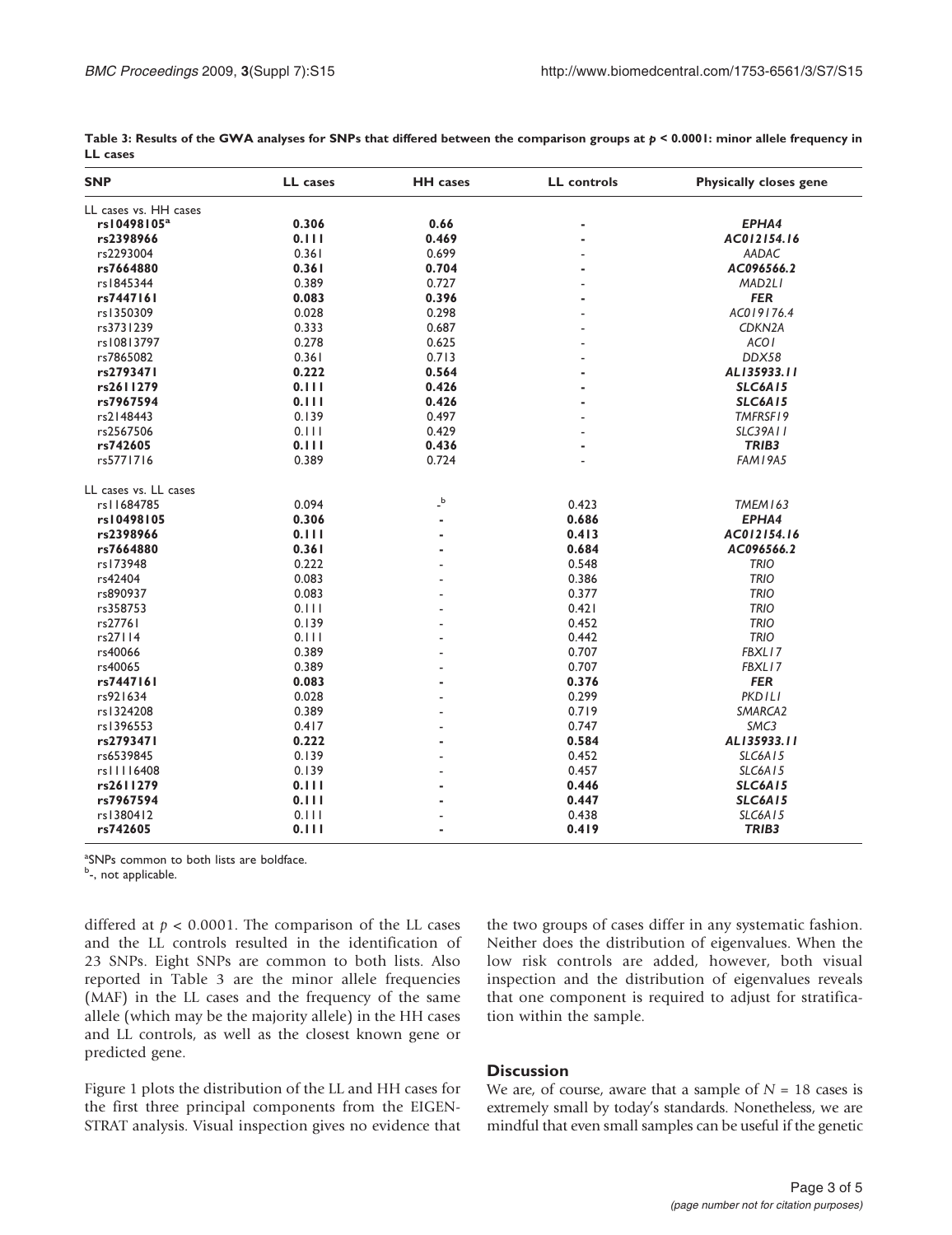First 3 PCs for EIGENSTRAT analysis

<span id="page-3-0"></span>

Figure 1 Plot of the first three principal components from the EIGENSTRAT analysis showing the distribution of the LL and HH cases. No obvious substructure is apparent.

effects are large enough. For instance, Cudworth and Woodrow [\[9\]](#page-4-0) were able to confirm the involvement of the MHC in type I diabetes using a sample of only 17 affected sib-pair families. Moreover, many of the early gene expression studies employed very small sample sizes, yet provided useful insights into various expression patterns.

Although it is customary to report SNP allele frequencies in terms of the MAF (as we did for the LL cases in [Table 3\)](#page-2-0), our hypothesis predicts higher allele frequencies for nonchromosome 6 susceptibility genes in RA subjects who have LL genotypes at the HLA-DRB1 locus. For all of the SNPs listed in [Table 3,](#page-2-0) the MAF in the LL cases are less than the comparison group. Accordingly, we would predict that the opposite SNP allele in the LL cases is probably in linkage disequilibrium with alleles at a functional gene.

Some of the SNPs listed in [Table 3](#page-2-0) are either in the same gene (e.g., TRIO, where all of the listed SNPs are intronic) or are close to the same gene (e.g., SLC6A15 and FBXL17). We carried out an analysis of linkage disequilibrium and estimated the  $r^2$  values between these adjacent SNPs from

the NARAC control panel and obtained estimates of  $r^2 = 1.0$ for the two SNPs near *FBXL17*,  $r^2 = 0.384$ , 0.949, 0.821, 0.801, and 0.734 for the five pairs of adjacent SNPs from TRIO (from rs173948 to rs27114), and  $r^2 = 0.975$ , 0.837, 0.997, and 0.960 for the four pairs of adjacent SNPs near SLC6A15.

Table 4 summarizes non-chromosome 6 loci/regions that have been identified by others as contributing to the risk of RA. None of the SNPs identified in this study lie within 100 kb of any of these loci/regions listed in Table 4.

#### Conclusion

We carried out a GWA study using an extreme sampling design on three subsets of the NARAC data. We identified 17 SNPs and 23 SNPs that distinguished the LL cases from the HH cases, and the LL cases from the LL controls at  $p < 0.0001$ , respectively. Eight SNPs are common to both lists, although the presence of significant linkage disequilibrium suggests that the actual overlap would be less. We used a variety of sources to identify the nearest gene, or predicted gene [[15-19\]](#page-4-0). For some of these SNPs, however, there are multiple genes in their vicinity.

#### List of abbreviations used

GWA: genome wide association; H: High-risk allele; L: Low-risk allele; M: Moderate-risk allele; MAF: Minor allele frequency; NARAC: North American Rheumatoid Arthritis Consortium; RA: Rheumatoid arthritis; SE: Shared epitope; SNP: Single-nucleotide polymorphism.

#### Competing interests

The authors declare that they have no competing interests.

#### Authors' contributions

BKS conceived and designed the study and drafted the manuscript. All of the authors participated equally in managing the data and in the statistical analysis of the data.

#### Acknowledgements

The Genetic Analysis Workshops are supported by NIH grant R01 GM031575 from the National Institute of General Medical Sciences.

Table 4: Previously identified non-chromosome 6 loci or regions that contribute to the risk of RA

| Locus             | Location   | Type of variation                                      | <b>Reference</b>     |
|-------------------|------------|--------------------------------------------------------|----------------------|
| SLC22A4           | 5q31       | Intronic SNP                                           | Tokuhiro et al. [10] |
| <b>RUNX1</b>      | 21q22.3    | Intronic SNP                                           | Tokuhiro et al. [10] |
| PAD <sub>14</sub> | lp36.13    | Production of RA-specific autoantibodies               | Suzuki et al. [11]   |
| PTPN22            | p          | Non-synonymous coding SNP                              | Begovich et al. [12] |
| MHC2TA            | 16p13      | SNP in the type III of the MHC class II transactivator | Swanberg et al. [13] |
| STAT4             | $2q32.2-3$ | Intronic SNP                                           | Remmers et al. [14]  |
| TRAF1-C5          | $9q33-34$  | A 100-kb region                                        | Plenge et al. [7]    |